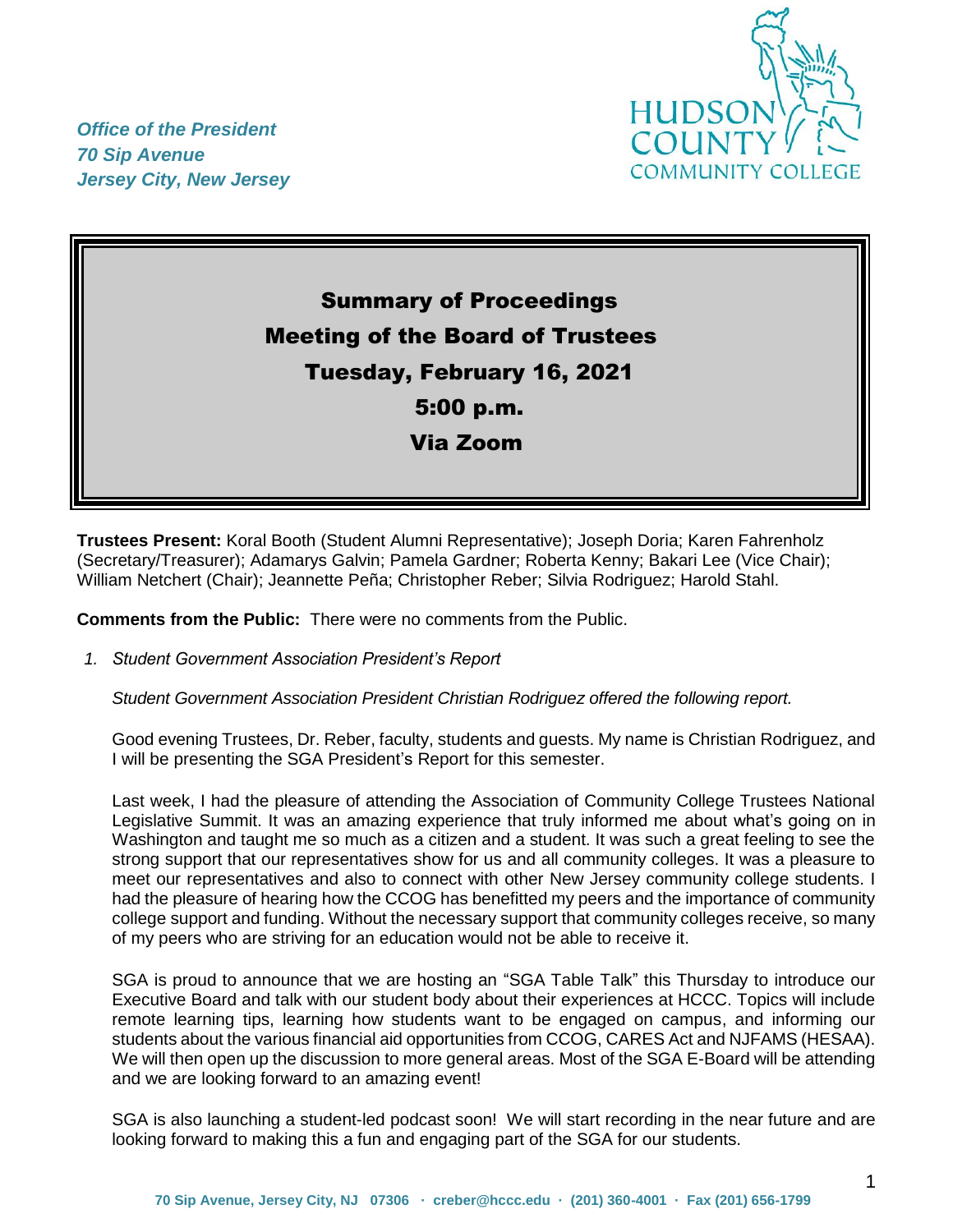Our members continue to serve on college-wide committees and task forces. We are excited to have two SGA members on the screening committee for the Vice President for Diversity, Equity, and Inclusion position.

We are continuing to move forward on our major projects, including HCCC's work with incarcerated or previously incarcerated individuals for a second chance at college; a STEM Mentorship program between our students, students at NJCU and Saint Peters, and a local middle school. We already have 12 HCCC students who have signed up to be a mentor/tutor! And we are looking ahead to the Spring to continue our outdoor environmental work.

Another big project that we are embracing is to aid and break the stigma of mental illness and addiction. I have already met with Doreen Pontius, Associate Director of Counseling and Wellness, and we are looking forward to planning some amazing sessions for this semester. We are hoping to bring awareness to both issues and help our HCCC community in every way possible.

Last, but, not least, SGA has launched our HCCC Student Voice form where HCCC students can submit any concerns, compliments, suggestions or general feedback on student matters at HCCC. The form is completely anonymous; however, students are able to leave their contact information for an SGA member to follow-up with them.

Thank you for your time. I will be happy to answer any questions or accept any ideas you may have.

*2. All College Council President's Report* 

*All College Council President Lauren Drew offered the following report.*

Good evening, everyone. It's been a few months since my last report, so I will start with a few updates from December and January.

The College Life Committee held a successful virtual holiday party in December. They are now continuing their collaborations with the Center for Teaching, Learning, and Innovation, and Human Resources, on events including a virtual Paint and Sip, a Professional Development Day, and the continuation of Steps to Wellness. The Committee is also working on vendor discounts for employees.

On College Service Day, Shannonine Caruana, the Chair of the Development and Planning Committee, recognized the first class of ESL students to be awarded the Johanna van Gendt Scholarship. Three students – Susan Montesdeoca, Paola Ortega, and Gertrudes De Los Santos – were each awarded the \$400 scholarship in recognition of their academic diligence and excellence in their scholarship application essays. The Development and Planning Committee is now working on fundraising ideas to keep this and other scholarship initiatives going forward in the future.

In the most recent ACC general meeting, Dr. Reber shared the latest drafts of the Mission, Vision, and Values statements, and Darlery Franco, the Assistant Dean of Testing and Assessment and Multiple Measures Coordinator, presented data on the results of Phase I of Multiple Measures along with a proposal to move forward with Phase II of Multiple Measures. The ACC overwhelmingly voted in support of the proposal.

In addition to reviewing the Multiple Measures proposals, the Academic Affairs Committee has invited representatives of the *Achieving the Dream* team to its meetings. The *ATD* Team will be making a longer presentation to the ACC general body in the coming weeks.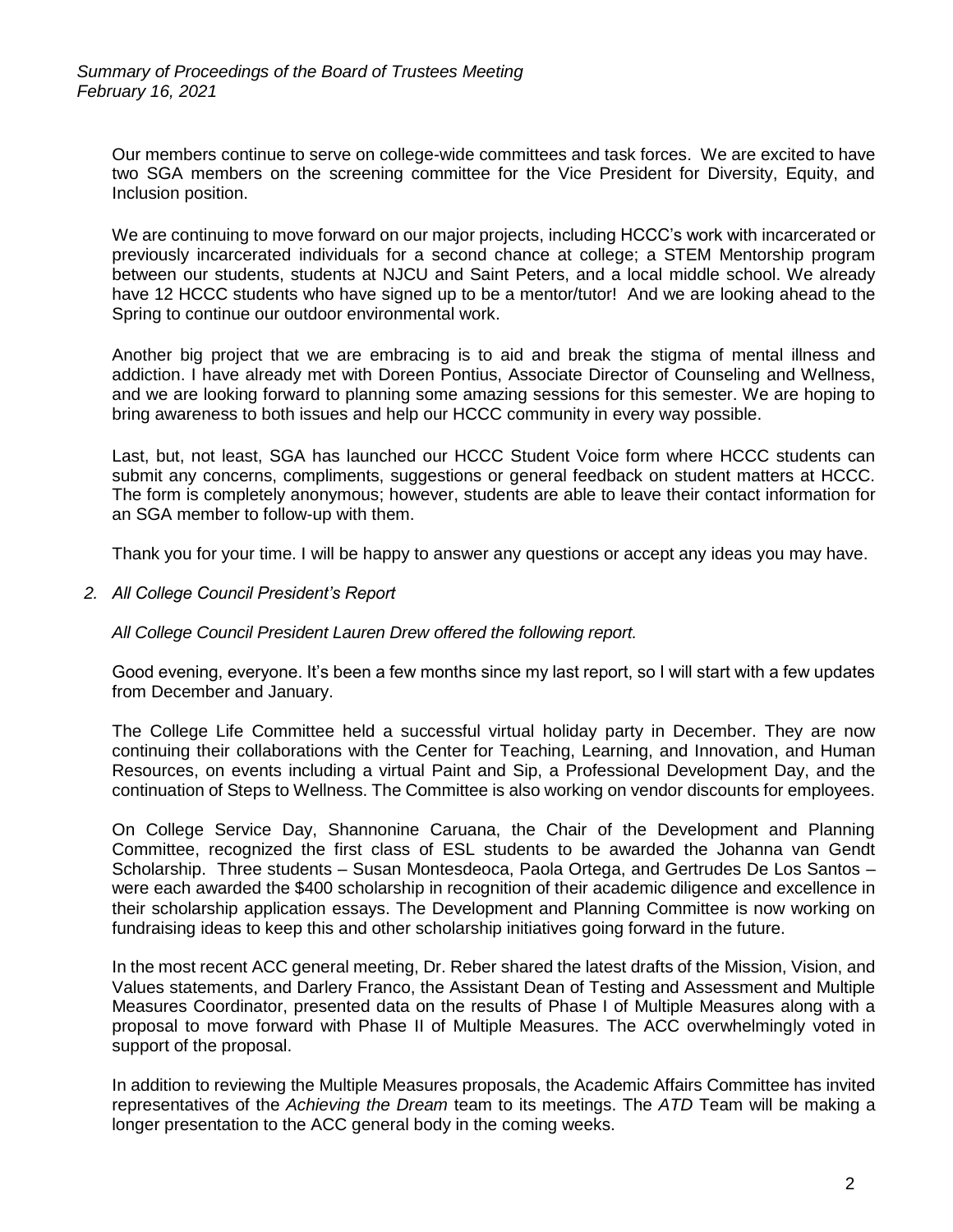The Student Affairs Committee is reviewing the results of a student survey for key takeaways on students' experiences in various course modalities in the fall. They are also revisiting the Children on Campus policy and are hoping to update the policy to be more inclusive and welcoming to student parents.

The Space and Facilities Committee has selected two classrooms for a pilot of new classroom furniture. They are working with the vendor to ensure that classroom furniture is safe, comfortable, and designed with accessibility in mind. In addition, their ad hoc subcommittee on Office Space Allocation has begun meeting and collecting information that will eventually lead to recommendations on a set of procedures for allocating office space.

Finally, the Technology Committee is working to ensure that the right technology gets into the hands of those who need it. They are developing a system that would identify baseline technology needs as well as special requirements on a program-by-program and course-by-course basis.

That concludes my report. If there are any questions I can answer, please let me know.

## *3. President's Report*

#### *President Reber offered the following remarks.*

Good evening Trustees, colleagues, students and guests. It's a pleasure to be together again.

Lauren and Christian, thanks for your remarks and your leadership. Christian, thanks also for your comments about last week's phenomenal National Legislative Summit. Your remarks and those of other students, coupled with our team's participation in meetings with legislators, educators and others was the highlight of a conference packed with inspiration and important conversation.

I thank all who represented HCCC at the NLS: Trustees Gardner and Lee; Vice Presidents Chiaravalloti, Dougherty and Krupitskiy; Associate Dean Veronica Gerosimo; Students Maria Mezquita, Pedro Moranchel, Warren Rigby, Christian Rodriguez and Suleiny Rodriguez; and Alumni Koral Booth and Abderahim Salhi. Our team of 14 participants was again the largest college team from New Jersey. I've also asked Koral Booth to share a few words about her experience at ACCT's National Legislative Summit.

#### *Koral Booth offered the following remarks.*

Good evening, Dr. Reber, Trustees, faculty, students and guests. Last week I was given the opportunity to attend the ACCT National Legislative Summit. This is an opportunity that I am glad I accepted. It was the first time I was able to attend. I had no idea that there were so many people who supported community colleges outside of those who attended them.

It was a pleasure listening to everyone tell stories that were so similar, yet so different in terms of the decisions that brought them here, to the experiences that impacted them, to reaching the finish line and across the stage, or in most of our cases, the virtual stage.

In her opening remarks, Dr Jill Biden said that community colleges are the best kept secret, and I couldn't agree more. Community college changed my life, and has had such a positive impact on me personally, that I can't stop bragging about being a product of Hudson County Community college.

Being able to tell my story for Senator Cory Booker's staff, for me, was the highlight of the conference. I was able to speak about CCOG and how it made my education affordable by making it free. But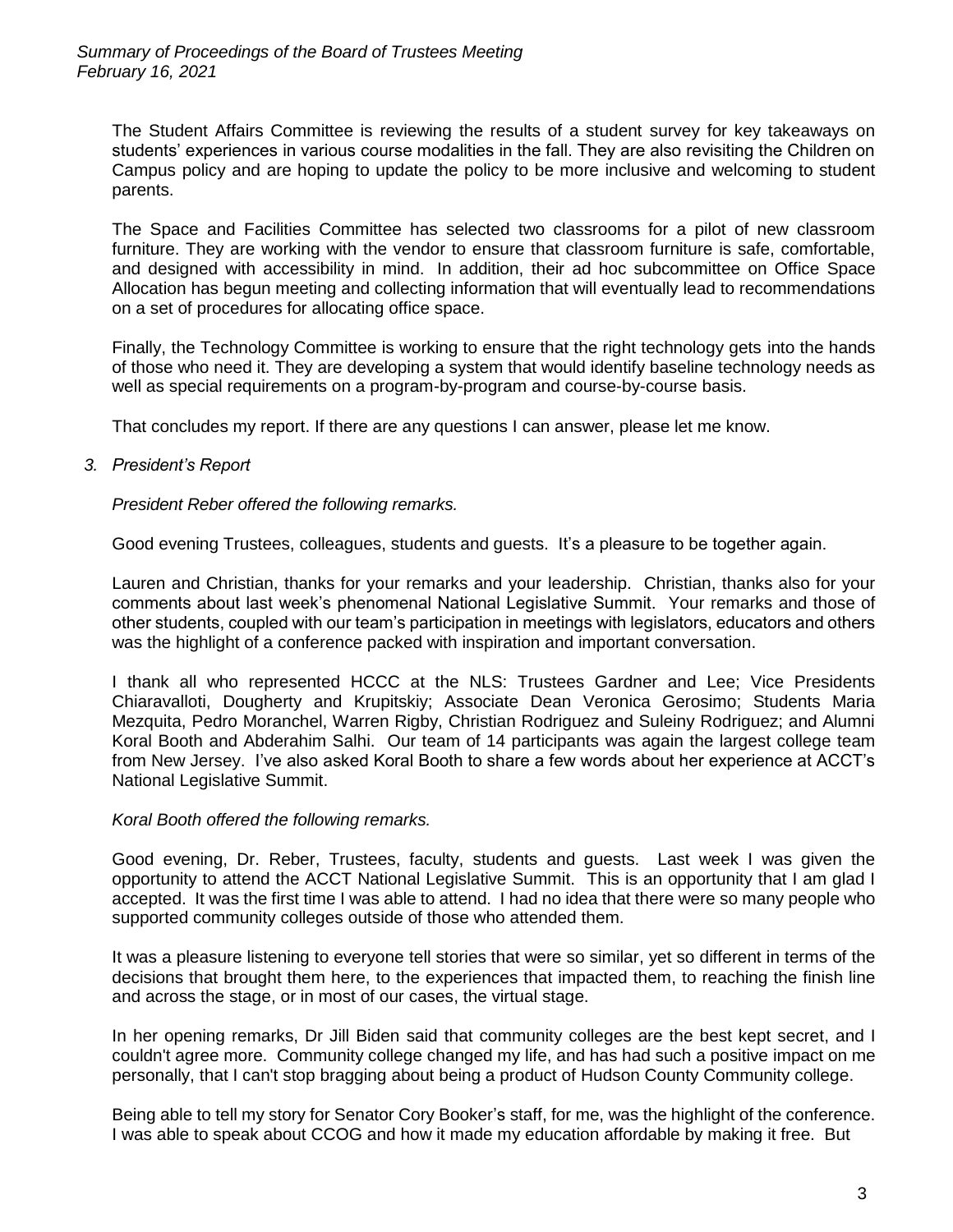more importantly, not only how it impacted me, but how CCOG can impact future generations by eliminating debt and allowing students to focus on their education and not the burden of having to pay for college. To also focus on their GPA so that they can get scholarships to qualify and trannsfer to a four-year university and continue to receive a free education. With CCOG, higher education is possible beyond community college, where it all starts. Thank you.

# *President Reber resumed his remarks.*

Thanks so much, Koral.

Today's agenda includes the approval of tenure for three outstanding and valued faculty colleagues. We congratulate Eric Adamson, Faisal Aljamal, and Dr. Peter Cronrath. I have asked Vice President for Academic Affairs, Dr. Darryl Jones, to introduce each of our colleagues and to invite them to say a few words.

# *Dr. Darryl Jones offered the following remarks.*

Thank you, Dr. Reber. Good afternoon, Trustees.

In December 2020, the Tenure Review Board was charged with a very important task. The task was to review tenure portfolios and interview three exceptional tenure candidates, and, in essence, identify future tenured faculty members. As a reminder, the criteria for tenure include excellence in teaching, excellence in scholarly achievement, excellence in service to the College, and excellence in community fulfillment of professional responsibilities. At this time, it gives me great pleasure to present the following faculty that are recommended for tenure at the rank of Assistant Professor effective Academic Year 2021-22.

# **Eric Adamson, Instructor of English**

After working as an adjunct teaching various English courses at HCCC, Eric Adamson accepted the position of full-time tenure track Instructor in 2016. Eric earned his Master's in Fine Arts at Brown University and a BA degree from the Gallatin School of Individualized Study at NYU. Eric participates in various HCCC committees, including the Space and Facilities ACC Sub-Committee, the President's Advisory Council for Diversity, Equity, and Inclusion, and the National Poetry Month Committee. Eric also is the advisor for the LGBTQIA Club. Eric offered the Welcome Speech to faculty at the Fall 2020 College Service Day where he spoke about how faculty and staff can approach our new COVID-19 circumstances with compassion and an open mind. Eric is loved by his students for his innovative use of technology, unique assignments, and readings. He continually finds new ways to engage and motivate students. His enthusiasm for teaching is contagious, and he has been an asset to the English department. In addition to teaching creative writing, he is also a published poet!

## **Faisal Aljamal, Instructor of Computer Science**

Faisal Aljamal joined HCCC in 1996 as an adjunct instructor teaching a variety of computer and mathematics courses. In 2016 he became a full-time, tenure-track Instructor of Computer Science. Faisal earned a Master's degree in Computer Science from Montclair State University and a Bachelor's in Computer Science from NJCU. Prior to HCCC, Faisal had a successful, 29-year career as a Software Asset Management Coordinator at Unilever, a fortune 500 company. As Program Coordinator for Cybersecurity, Faisal has developed the AS in Cybersecurity degree program and various courses in it, including cyber and network security, ethical hacking, and computer forensics and investigation. Faisal's passion for his students is evident by his involvement and partnerships with institutions and organizations that provide students with learning, internship and scholarship opportunities such as Year Up, InfoSec Learning Institute and St. Peters University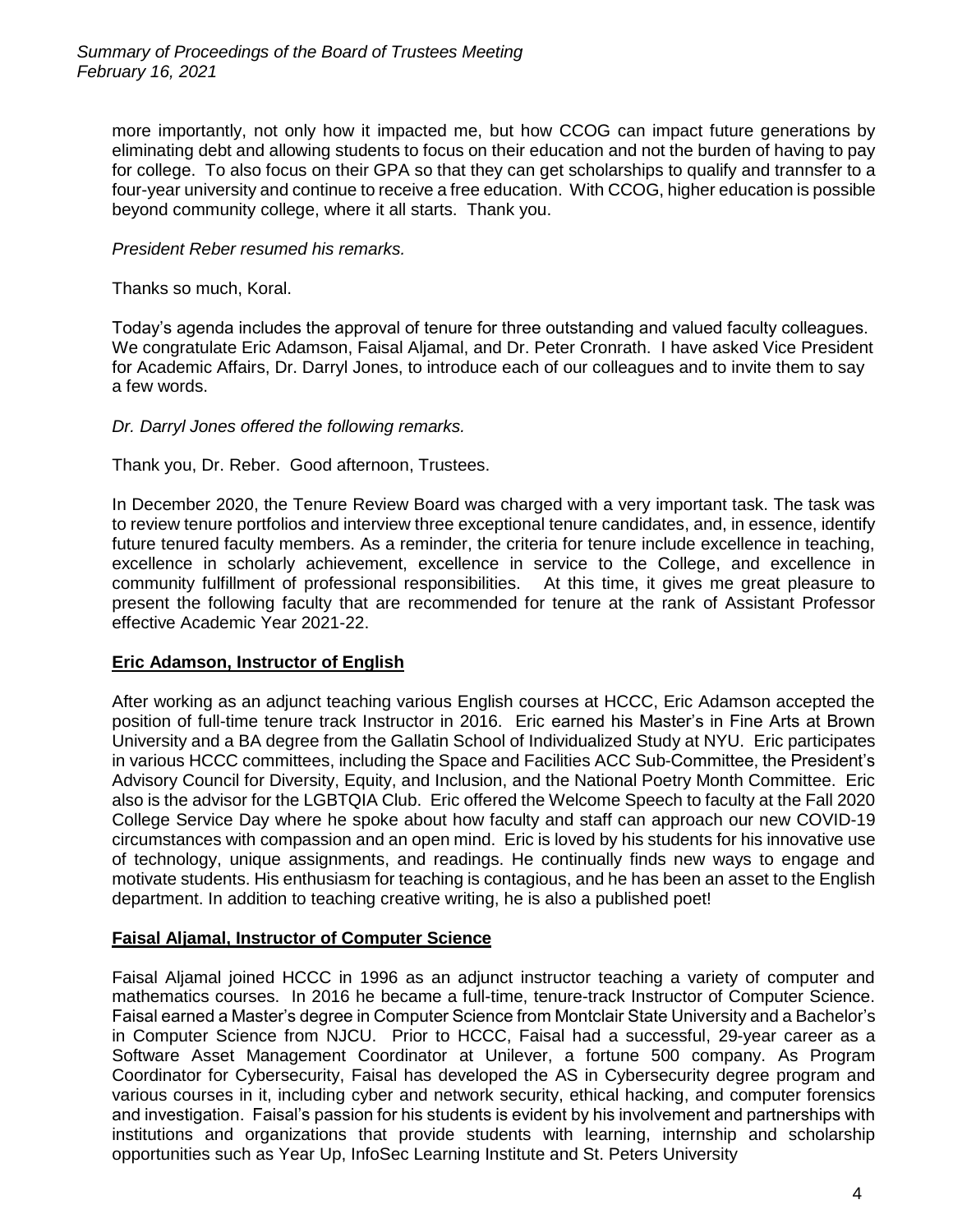*Summary of Proceedings of the Board of Trustees Meeting February 16, 2021*

# **Dr. Peter Cronrath, Instructor of Business**

Dr. Cronrath joined HCCC in 2015, teaching business, management and marketing courses as an adjunct instructor. He was previously employed in proprietary institutions in roles such as Professor and Acting Director at the Professional Business College and the Long Island Business Institute. He became a temporary full-time instructor in 2016 and a full-time, tenure-track Instructor of Business in 2018. Dr. Cronrath earned his Ph.D. in Management and his Masters of Philosophy from Walden University and his MBA from Montclair State University.

Peter serves on the HCCC Business, Culinary and Hospitality Management Advisory Board and is a faculty mentor for the Goldman Sachs Local College Collaborative program. Dr. Cronrath is chair of the Academic Affairs Committee for the All College Council. He co-authored the grant to establish funding for the Bloomberg Finance Lab. He is a club advisor to "BECAUSE I SAID I WOULD @ HCCC," which is a positive social change organization that promotes life improvements by making a promise to complete goals.

I would now like to ask each faculty member to offer brief remarks to the Board of Trustees and the College Community. We will begin with Eric, followed by Faisal, then Peter.

#### *Eric Adamson offered the following remarks.*

I would like to thank everyone on the Board, my colleagues and the Administration for this opportunity. When I started here, I really had trouble envisioning where my career would take me. I was so excited to teach that first class. I am really glad that I invested my time here at the school where I get the chance to work with such amazing students and colleagues. I can't wait to see what happens next! This is the most exciting thing that has ever happened in my career. I am absolutely thrilled to keep going and to see what I can offer the College.

## *Faisal Aljamal offered the following remarks.*

Good evening, Chairman Netchert, Vice Chair Lee, President Reber, Vice President Jones, and fellow faculty members and staff. It has really been a pleasure to work and to grow under your leadership. On behalf of myself and my family, and especially my wife and five kids, thank you all for presenting me with this promotion. I have been teaching at the College for 25 years now and I will continue to support this community as we go forward.

#### *Peter Cronrath offered the following remarks.*

Congratulations to Eric Adamson and Faisal Aljamal for a job well done. I'd like to start by thanking the Board of Trustees, Dr. Reber, Dr. Jones, the Administration, faculty, Dean Dillion, Dr. Karakashian and the rest of the Business Culinary Arts and Hospitality Management division for this opportunity, for my growth and my academic career. In addition, I'd like to acknowledge the unwavering support of my family, who stuck by me during this tenure process through the difficult times and all my hard work and late nights grading papers. My continued desire to provide high-level instruction and learning experiences to my students in and out of the classroom contributes to the overall improved student success at Hudson County Community College and I'd like to continue that. I'd like to thank everyone again for this opportunity.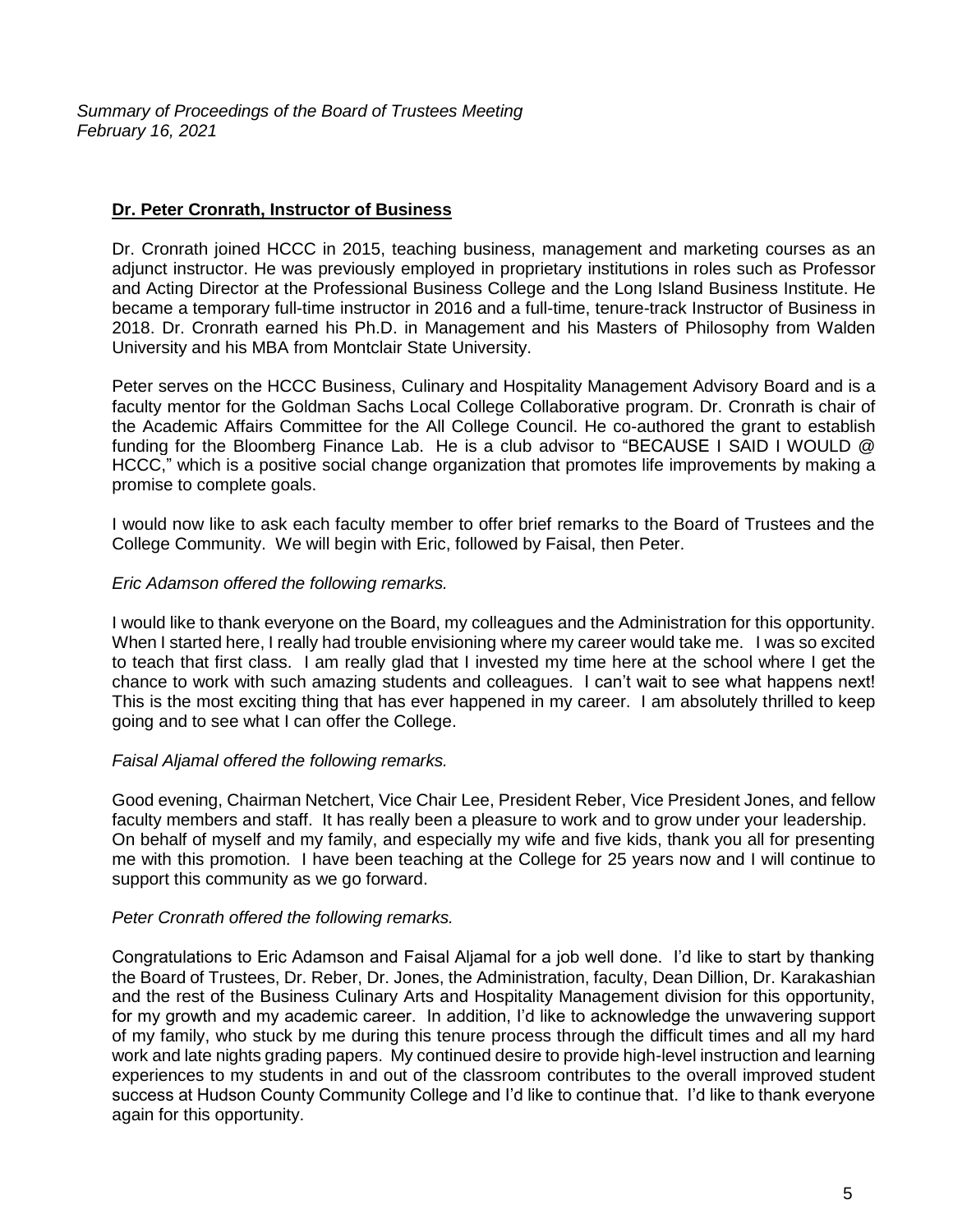*President Reber resumed his remarks.*

Thanks so much, Darryl, and congratulations, Eric, Faisal, and Peter! You are all an inspiration. I am so pleased that you all are taking this next important step in your careers as part of the HCCC family.

This evening's agenda includes a resolution to approve new Mission, Vision and Values statements that will be the cornerstone of the College's new strategic plan. As you are aware, these statements were developed through survey input, meetings and conversations of trustees, faculty, staff, students, Foundation directors and community representatives over the past six months. They represent our shared collective commitment to our students and our community. I thank all who participated in the drafting of our new Mission, Vision and Values, and a special thanks to Executive Director of Institutional Research John Scanlon, Dean of Academic Affairs and Assessment Heather DeVries, Vice President for Academic Affairs Darryl Jones, and former Executive Vice President and Provost Eric Friedman.

We now turn our attention to the writing of our new strategic plan that will include these new statements and will be informed by our completed Academic Master Plan; Student Success Action Plan; and our Diversity, Equity and Inclusion goals. We plan to complete this process for your review and approval at the August meeting of the Board of Trustees.

This week, an HCCC team of 26 students, faculty and staff is attending the national conference of *Achieving the Dream*. We are very pleased that six faculty and five students have joined our Hudson team at the virtual conference. We celebrate Pedro Moranchel, Jr., an HCCC Physics major who has been selected to participate in the 2021 DREAM Scholars program. As I have shared previously, Pedro is one of just eight students nationally to be honored in this way, and he will speak in several conference sessions. We will invite him to speak about his experience at next month's Board of Trustees meeting.

Trustees, this concludes my report.

As always, I would be happy to entertain any questions or comments that you might have. Thank you.

*Trustee Netchert offered the following remarks.*

On behalf of myself and the rest of the Board, the three distinguished gentlemen receiving their tenure tonight are perfect examples of what Hudson County Community College is all about. Every year I need new reasons to want to stay on the Board and there's three more I just found. So, congratulations to all three of you.

## *Trustee Gardner offered the following remarks.*

Congratulations also to those receiving your tenure. I am very proud of you.

I'd like to share that I attended the ACCT National Legislative Summit last week, as was stated, and it was fabulous! The students were outstanding and I'm so proud of them. I want to share also that I am a member of the ACCT Diversity, Equity and Inclusion Committee. We met for the first time at the Summit and I shared all of the wonderful things that we are doing at Hudson County Community College. They requested to receive a packet from our school. I was proud to have a packet that was given to me and I shared all our accomplishments and the things that we've been doing. I was told that we seem to be the model for the DEI Committee for the country and that we will be part of the guide that is coming out and part of the ideals included in the tool kit. Everyone was very impressed with what we are doing. I am impressed as well with what all our PACDEI committee members are doing. They are just phenomenal! DEI is a national priority and we want to keep moving things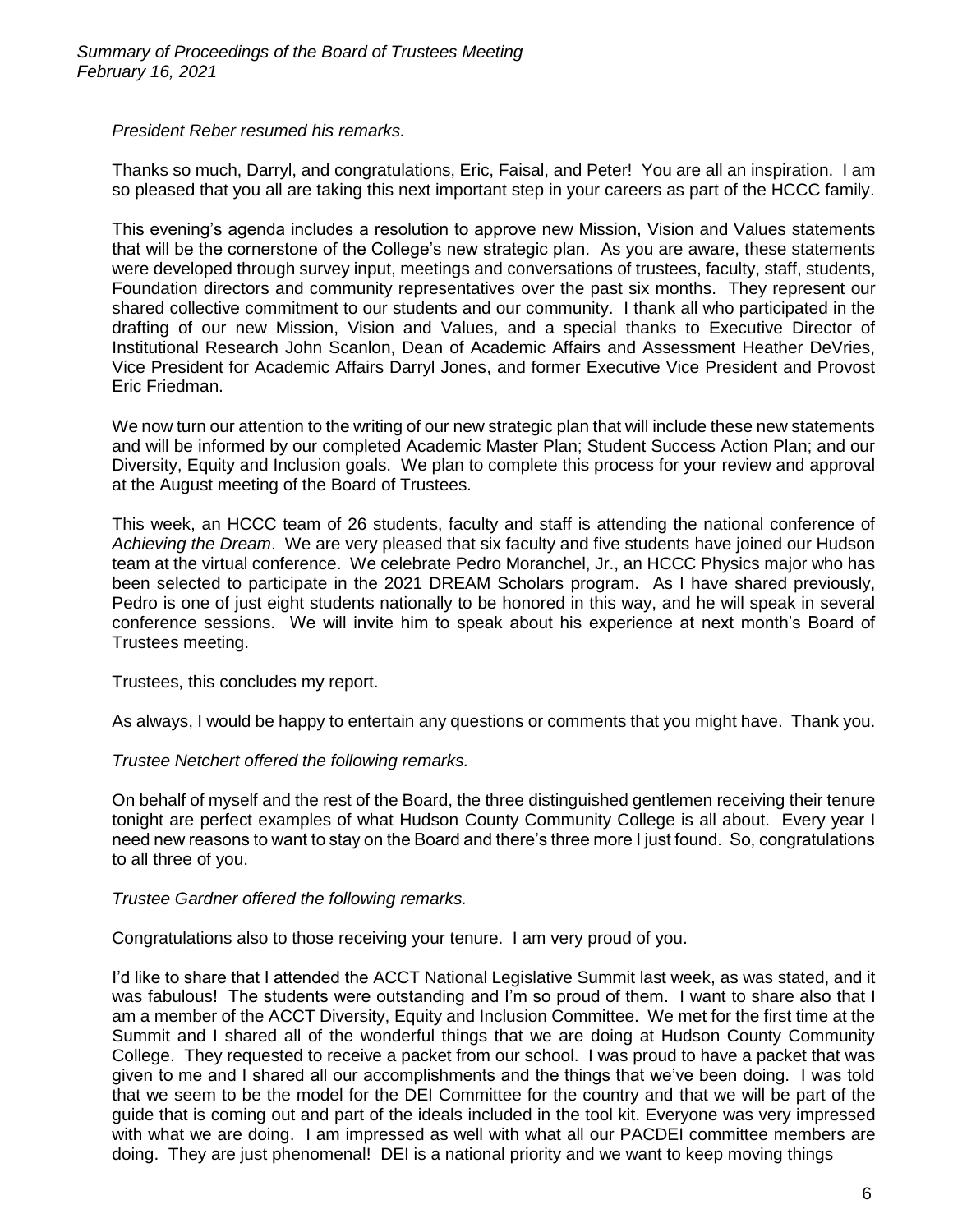ahead and now is the time. The conference was absolutely wonderful. Being a virtual group, we were able to meet with representatives and senators that we might not otherwise have been able to meet with. They are all on the same page. They understand our needs and are going to support community colleges by moving our agenda forward. I was very happy to work with the ACCT DEI Committee and to represent HCCC. Thank you for the opportunity.

#### *Trustee Lee offered the following remarks.*

I would like to give some feedback on what Trustee Gardner said and to also recognize her work on the DEI Committee. I had a meeting with the Trustee Advisory Committee at the ACCT National Legislative Summit. One of topics that came up was with respect to the College's DEI efforts. ACCT CEO Noah Brown mentioned that he had sat in on a DEI committee and witnessed Trustee Gardner's participation and her reference of HCCC's President's Advisory Council on Diversity, Equity and Inclusion. And, that that work may lead to another Cabinet position going forward. So, Pam, great job, it was recognized by the Trustee Advisory Committee!

Warren Rigby's participation on the Student Trustee Advisory Council was also recognized. President Reber was also mentioned by various members from Hudson County during the conference. I'm just very proud and enthused to see Hudson continuing to define itself as a model institution among community colleges and also an institution of choice within our community. Folks know what Hudson County Community College is and know who the people involved are. We are leaders and trend setters within the state and nationally. Trustee Gardner added that it is because of the PACDEI that she was able to have some influence on the ACCT DEI Committee.

As a Board, we all want to recognize Chairman Netchert for being so supportive of the Trustees, the President and Administration in our efforts at ACCT, AACC and NJCCC, allowing us to step forward and spread our wings on a statewide and national level. Our Chair is such an outstanding leader who believes in stepping forward and letting folks realize the fullness of themselves. As far as I'm concerned, we have the best Chair in the country. Trustee Gardner added that we have the best Chair and the best President. Trustee Netchert said that the College is a great place because of the team it has.

#### *Trustee Netchert offered the following remarks.*

Congratulations Trustee Gardner on the way you have seriously taken on the role on the ACCT DEI Committee and thrust yourself into national recognition. Whenever someone from the community college gets recognized, we all get recognized.

## *Regular Monthly Reports and Recommendations*

## *1. The Minutes of the Regular Meeting of January 19, 2021 were approved.*

#### *2. Gifts, Grants, and Contracts Report - No Report*

The following actions were taken concerning **fiscal, administrative, lease and capital recommendations** brought forward by the Administration and endorsed by the Finance Committee.

1. Resolution Authorizing Purchase of Additional Portable Air Purifiers from Gil-Bar Industries of New York, New York, to be Funded by Coronavirus Response and Relief Supplemental Appropriations (CRRSA) Act Grant at a cost not to exceed \$144,270.00, was approved.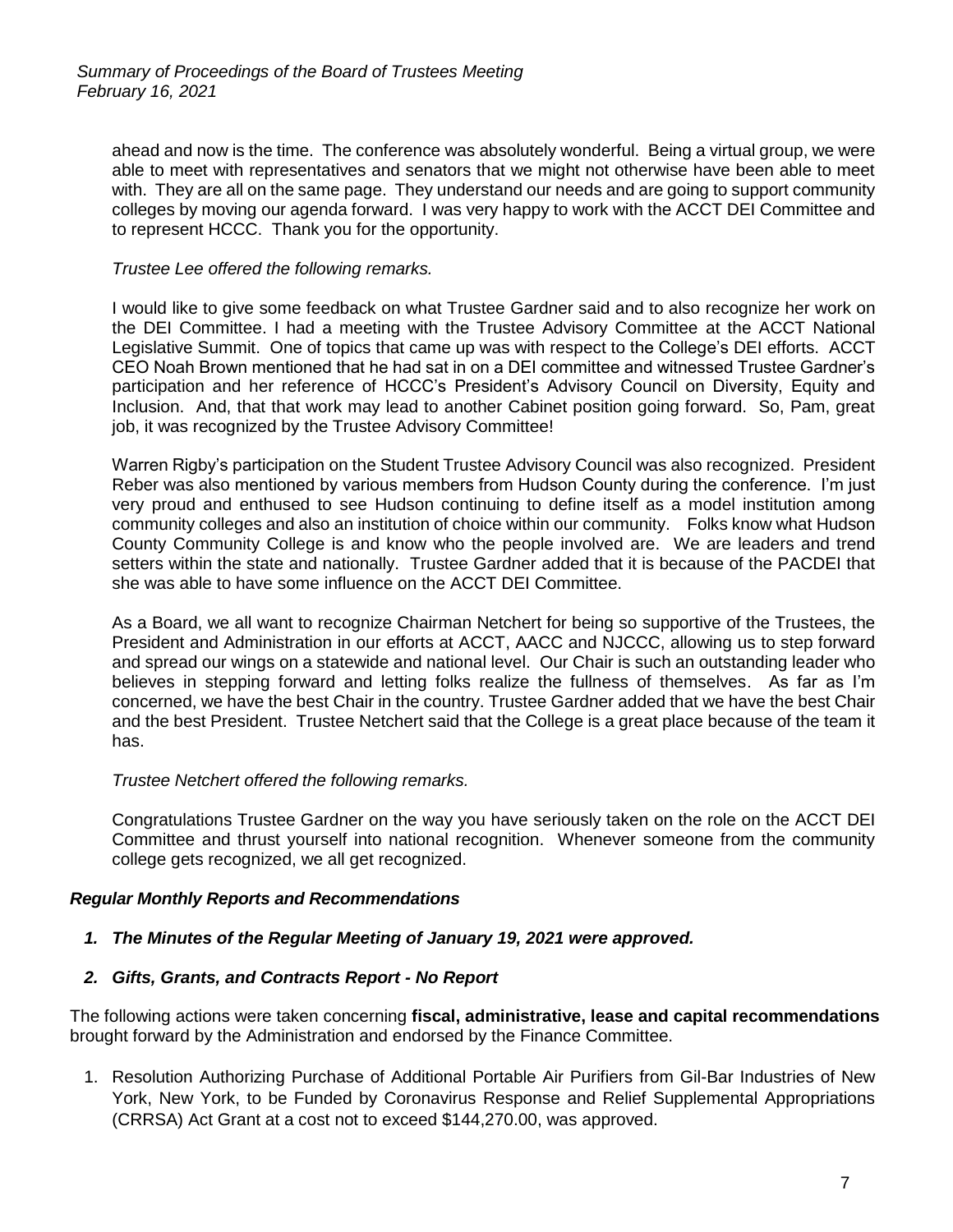*Summary of Proceedings of the Board of Trustees Meeting February 16, 2021*

- 2. Resolution Authorizing Agreement Between Rutgers, The State University of New Jersey, and Hudson County Community College for the Development of a New Strategic Plan, at a total cost not to exceed \$17,500.00, was approved.
- 3. Resolution Authorizing Purchase of Accuplacer Exams from College Board of New York, New York, at a cost not to exceed \$70,000,00, was approved.
- 4. Resolution Authorizing Securing Our Children's Future Bond Act Grant was approved.

The following actions were taken regarding **personnel recommendations** brought forward by the Administration and endorsed by the Personnel Committee.

- 1. Staff appointed to the following full-time positions were approved: Grant Project Director, Continuing Education and Workforce Development (Grant-funded); Alumni Manager, Continuing Education and Workforce Development (Grant-funded).
- 2. Faculty appointed to the following position was approved: Instructor, Nursing (Tenure-track).
- 3. Appointments of Temporary Full-time Faculty for Spring 2021 were approved.
- 4. Faculty recommended for tenure at the rank of Assistant Professor effective Academic Year 2021-22 were approved.

Eric Adamson, Instructor of English Faisal Aljamal, Instructor of Computer Science Peter Cronrath, Instructor of Business

- 5. Authorizations of Part-time Staff through February 2022, as needed, were approved.
- 6. Appointments of New Hire Adjunct Instructors were approved.
- 7. Modifications to Staffing Table were approved.

| <b>Current Approved</b><br><b>Title</b>                                                              | <b>New Title/Deleted</b><br>Title (if applicable)                                                | Incumbent (If<br>applicable) | <b>Salary</b><br><b>Adjustment (If</b><br>applicable) | <b>Effective Date</b> |
|------------------------------------------------------------------------------------------------------|--------------------------------------------------------------------------------------------------|------------------------------|-------------------------------------------------------|-----------------------|
| Executive<br>Administrative<br>Assistant to the<br><b>Executive Vice</b><br>President and<br>Provost | Executive<br>Administrative<br>Assistant to the<br>Vice President for<br><b>Academic Affairs</b> | Linda Guastini               | No salary<br>adjustment                               | February 17,<br>2021  |

The following actions were taken regarding **academic and student affairs** as brought forward by the Academic and Student Affairs Committee.

- 1. Resolution Authorizing Renewal of Agreement between Hudson County Community College and Jersey City Board of Education, was passed.
- 2. Resolution Authorizing Agreement between Hudson County Community College and New Jersey City University to offer an A.S. in Criminal Justice to B.S. in Criminal Justice Degree Pathway, was passed.
- 3. Resolution Authorizing Agreement between Hudson County Community College and Hudson Regional Hospital, was passed.